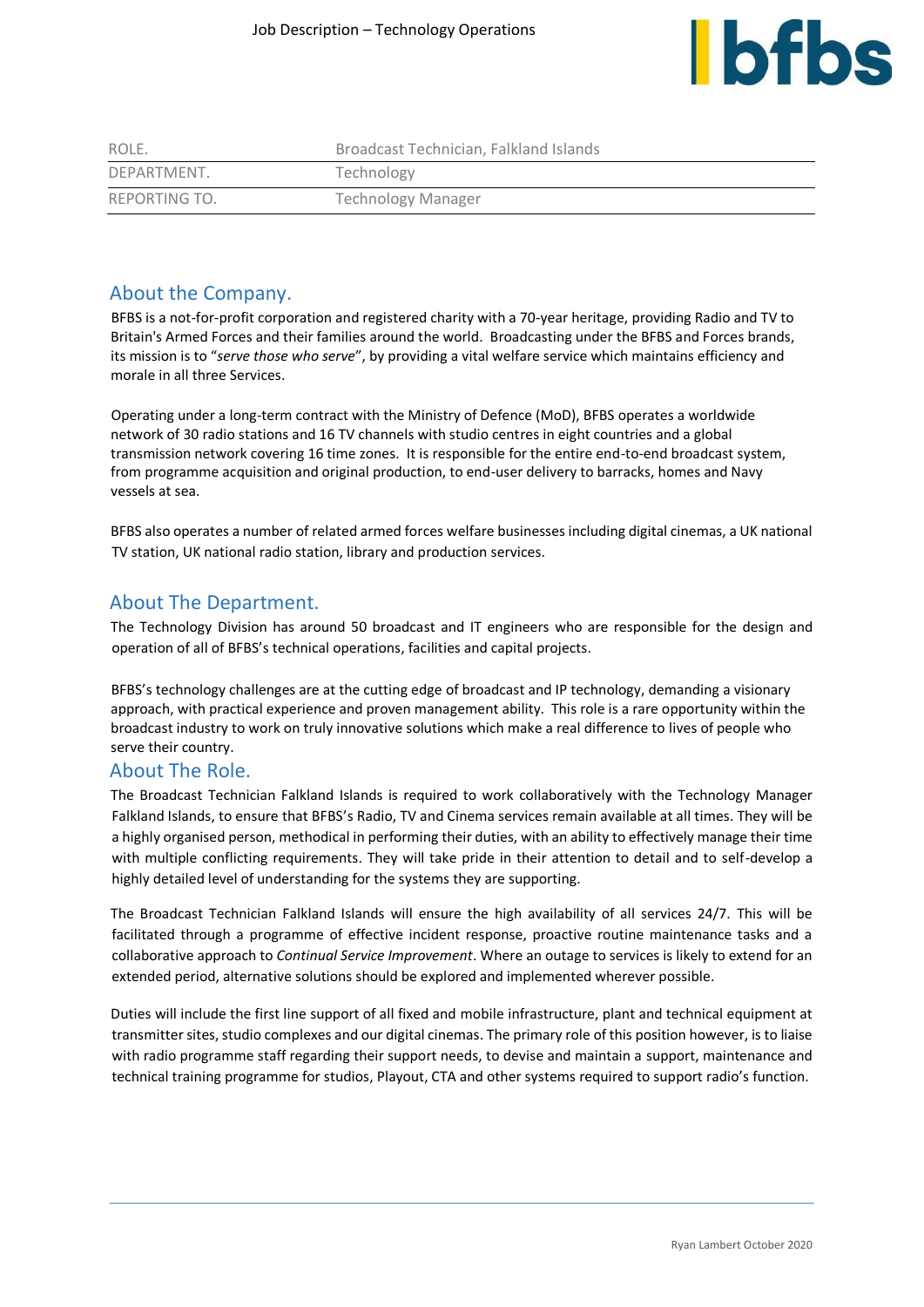

Reporting to the Technology Manager, the Broadcast Technician Falkland Islands, will ensure provision of support functions across BFBS's TV, Radio and Cinema services. They are expected to work closely with their peers to provide outstanding management across all provided services. The role will be crucial in improving and maintaining the level of service we provide to our internal & external customers.

The Technology Department in the Falkland Islands also provides contracted support for the Met Office, Falkland Islands Government radio and TV transmission in Stanley, Falklands Radio and the MiPlayer system hosted by Sure.

To cultivate a single collaborative engineering environment, where available resource is always optimised, the Broadcast Technician Falkland Islands will ensure that, together with the Technology Manager, they are sufficiently cross skilled and experienced to share each other's workload at peak times and to provide suitable and effective absence cover. Both should be able to support radio, TV and cinema services. This must be captured within Individual tailored training plans.

The Broadcast Technician Falkland Islands will build and cultivate relationships with all key suppliers. Furthermore, they will also build relationships within the Military Command, Government and other official bodies. They must ensure that although the custodian of such relationships is the Technology Manager, the Broadcast Technician is also exposed where appropriate and necessary, ensuring that a point of contact is always available.

The Broadcast Technician Falkland Islands must ensure that a collaborative relationship is established and maintained between all departments across the Falkland Islands operation and elsewhere across the business.

#### Primary Technology Support Responsibilities & Prerequisites

- Support of studio desks, (LAWO)
- Support of Myriad Play-Out system, both user and engineering
- IT desktop support
- Maintain & update technical documentation across all radio studio and OB infrastructure.
- Manage or assist outside broadcasts & live events
- Support for any studio/office-based infrastructure projects
- Portable Appliance Testing (PAT)
- Maintain & update technical documentation across all locations
- Satellite dish erection and location
- Perform technical site cleaning